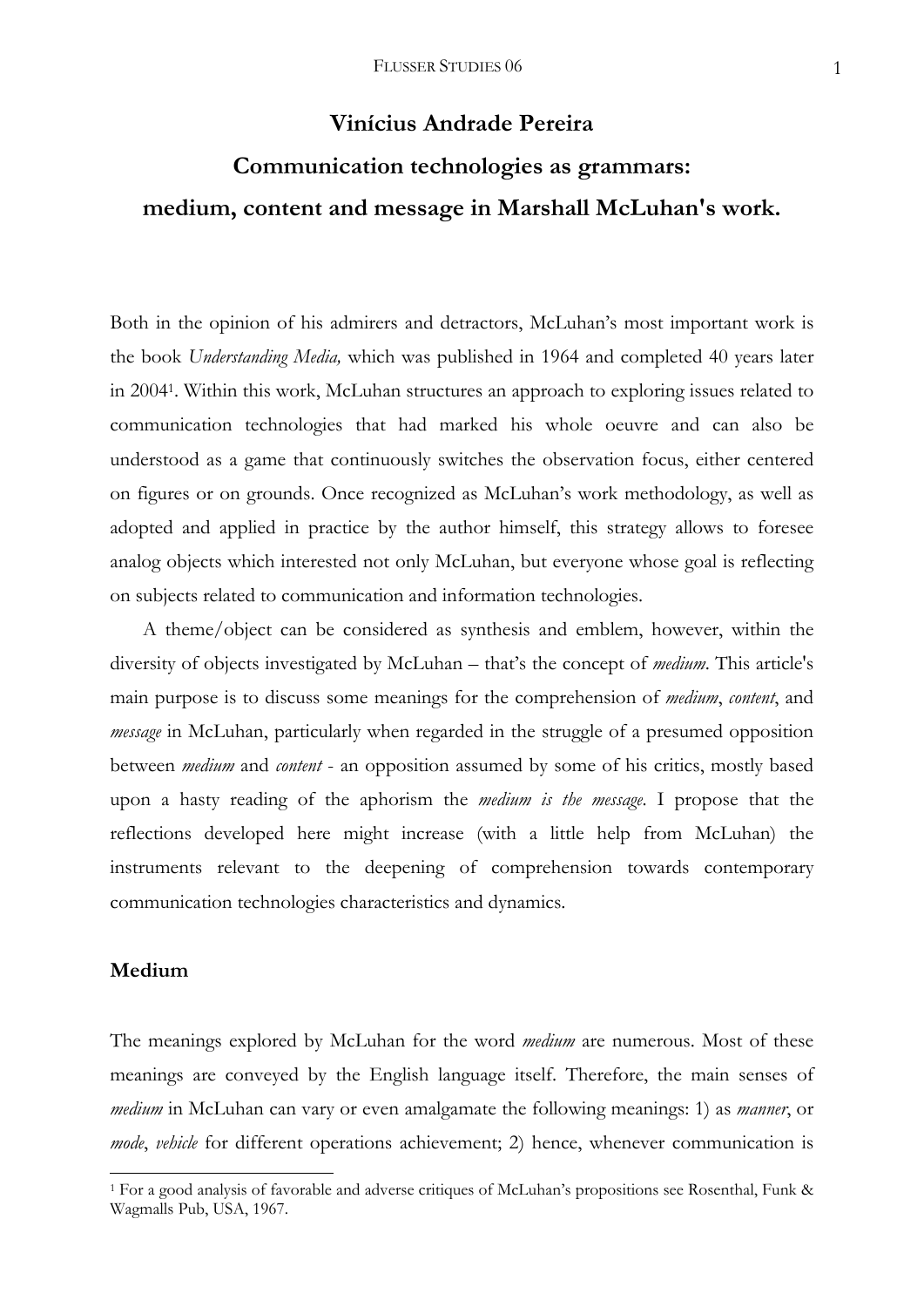the operation in question, the meaning accomplished is *communication vehicle*, which, by its turn, practically presents itself as a synonym for different *media*: TV, radio, cinema, newspapers, magazines and so on; 3) as a synonym for *technological extensions*, a meaning that achieved huge publicity through *Understanding media* itself; 4) as *environment*, *enveloping substance*, in the sense one refers to *habitat* — although this does not necessarily imply the *biological environment*; 5) as a synonym for *public*, in opposition to the idea of *private*, as McLuhan explains in a very peculiar interpretation of the word's etymology, when he mentions the revolution caused by the press in *post-Gutenberg* men's quotidian: "The word 'medium' was Latin for 'public'. There not being any reading public before printing, human beings perhaps tended to think of readers at large as a kind of scattering of currency – a 'medium' in that sense" (Mc Luhan, Zingrone: 1995:272).All these meanings can be explored within different contexts in McLuhan, whenever he speaks or writes, often producing significant ambiguities typical of his non-academic style.

 Nevertheless, during the final period of his work - actually, just one year before his death - McLuhan put forth, through a prosaic event, the notion he seems to have wanted to privilege for his idea of *medium*: as a synonym for *extensions,* although it accomplishes, in its turn, an approximation of the idea of a *grammar*, of a *text*.

 McLuhan, supposedly upset with a misinterpretation of the meanings of the word *medium* featured in an article entitled *The meaning of the message*, published by the Canadian newspaper *The Globe and Mail*, writes to the staff responsible for the composition and publication of the mentioned article. He reprimands them while trying to be didactic concerning the meaning that should be given to the term: "The piece in your July 28 issue on 'The meaning of the message' does not give the reader any idea of what I mean by a medium. Every medium or technology creates a service environment. Thus the motor car creates super-highways, suburbs, gas stations, etc. It is this environment of service and disservice which I call medium. Since this environment of services is a kind of 'text', it has its own peculiar syntax and grammar. It is this medium which invades and reshapes every aspect of the social and psychic life of the users of the technology, regardless of what the car or radio or TV set is used for […]."2 Explicitly, McLuhan says that the *medium*, once understood as a *technological extension*, *creates* an *environment* that, by its turn, acts as a *text*, as a specific grammar. Now, if a text bears its own grammar, this very text reveals a language,

1

<sup>2</sup> Published by the Canadian newspaper *The Globe and Mail, Weekend Magazine*, September 22 of 1979. The *McLuhan Program in Culture and Technology Archives,* University of Toronto, Canada.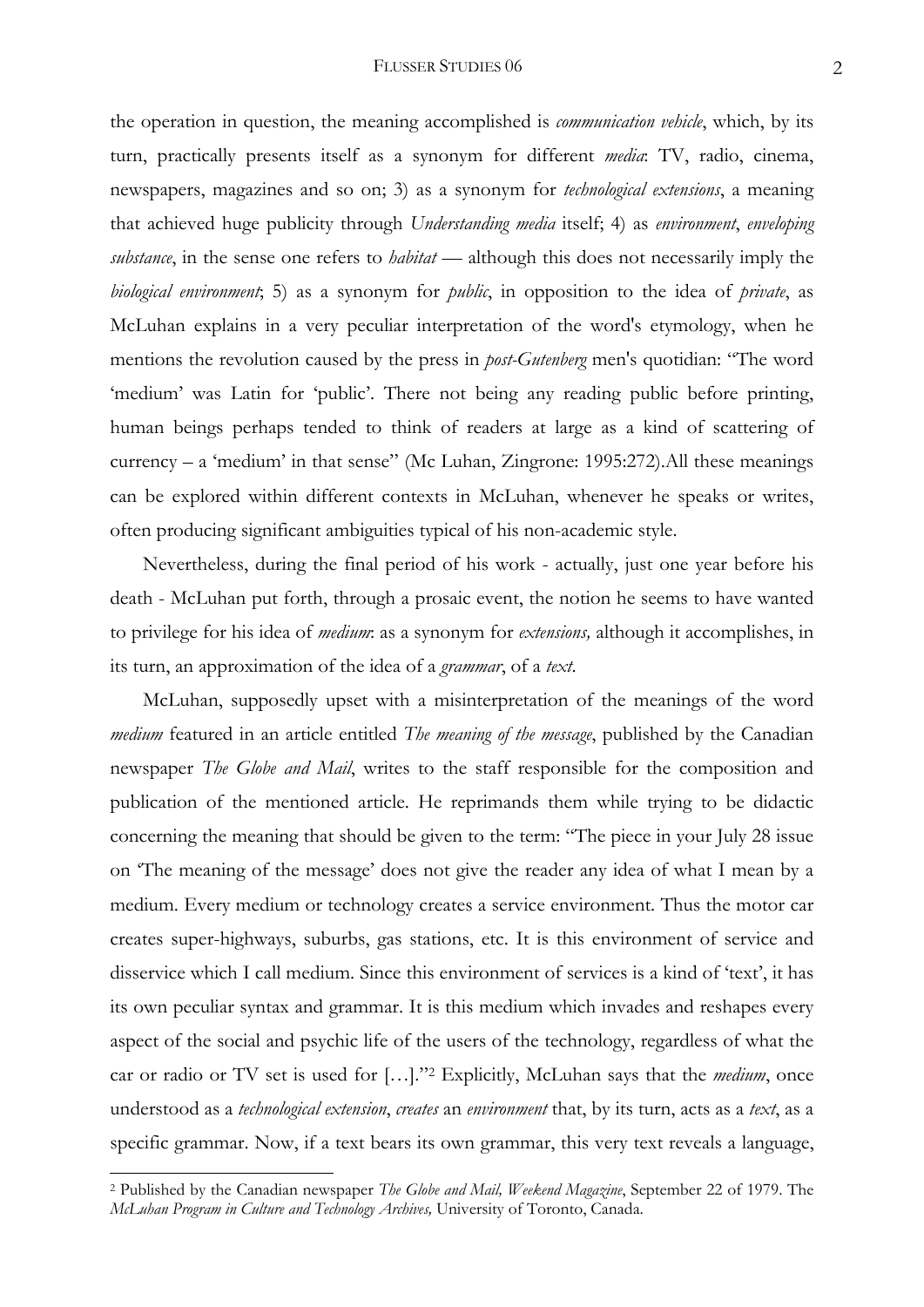the organizing matrix of the text in question. Thus, language is the order, the organization, the *form* of the text. The idea that form rules the signifying processes is absolutely determining for the sense of *medium* in McLuhan. Here, the pivotal point rests on the articulation between the ideas of *form* and signification production processes, or, in the terms of McLuhan, between *medium*, *content*, and *message*.

# **Medium versus content**

1

A good part of McLuhan's critics rejected him based on a misunderstanding regarding the famous aphorism *the medium is the message*, consequently inferring that McLuhan underrated the *content* of a *medium* as *message*. This interpretation seemed to be confirmed by loose phrases that McLuhan uttered in randomly, at conferences, in various articles, books and interviews, and whenever he tried to better explicate his idea of *medium* as a synonym of *technological extensions*. He called attention to the need of acknowledging that communication technologies' nature and dynamics always require great concern when with respect to the effects they might produce in culture as a whole, and in the individuals, in particular. Apparently, in the face of reflections on the communication processes through the new electronic media back then, McLuhan's greatest intention was to expand the discussion on the analysis of message contents, adopting as a theoretical axis for his studies an investigation that considered the *medium* as a whole, understanding it as a new language which *re-forms* culture itself.

 One of the passages that led to interpretations that pointed out McLuhan's presumed inattention concerning message contents is the following: "[…] the 'content' of a medium is like the juicy piece of meat carried by the burglar to distract the watchdog of the mind" (McLuhan:1964:32). This statement, which appears in *Understanding Media*, would be a more concise variation of the same idea already expressed in a manuscript, dated May 1961, where he wrote: "[…] the content of a medium like the 'meaning' of a poem is the juicy piece of meat carried by the burglar to distract the housedog of the mind, and thus to let the poem do its work."3. In this 1961 version, McLuhan makes very clear that the biggest reference for the idea he proposes were Havelock's studies on ordinary Greek

<sup>3</sup> McLuhan, H.M.; *Through the vanishing point*, manuscript, unpublished, dated May 1st 1961, p.1. *McLuhan Program in Culture and Technology Archives.* University of Toronto, Canada. It is likely that this manuscript was used as a basis for the book written with Harley Parker and published in 1968 under the title *Through the vanishing point: Space in Poetry and in Painting. New York: Harper and Row.*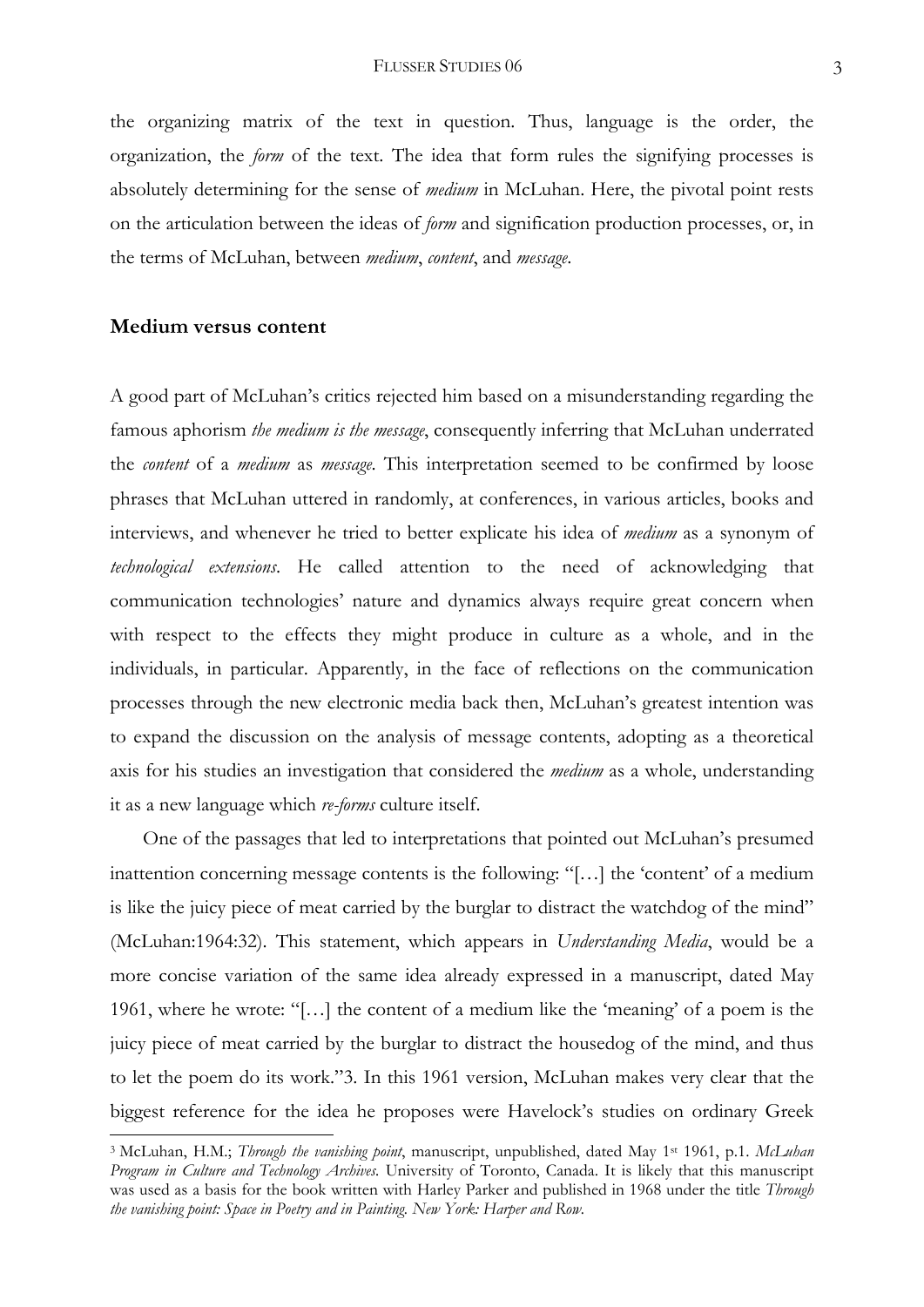psychology in the age of Homeric Greek, when poetry acted as a powerful mnemotechnic.

 Through strategies such as rhythm, alliteration, melody, repetition, rhymes, and gestures, Havelock calls attention to a major effect produced by poetic recitation within Greek oral traditions which, besides the recitation bearing the message in a clear form, was more of a guarantee that heroic epics would be memorized without further questioning, and, thus, passed on from generation to generation. With these studies, Havelock made clear that the subjective effects poetry brought out were not directly connected to the poem's content but to the poem's *form* and *language* as a whole. This could be clearly foreseen, according to Havelock, upon the advent of writing when a transformation of Greek psyche happens, caused not only by the new contents that have presented themselves since then, but mainly by the new detached position each person may occupy within the cultural legacy, formerly expressed almost exclusively through a rhythmic vortex of oral words.

 It is within this perspective that Havelock calls attention to the fact that Plato, with his dialectics, already represented this *new man* who is born under the sign of individuality, of *psyché*, freeing himself from the imprisoning magic effects of oral poetry that entangled the spectator within a kind of trance state through a set of recitation and dramatic techniques. According to Havelock, without this rapturous, ecstatic state during which the conscience changes, the poem's effect would not actualize itself.

When, based on Plato's critiques of poetry, Havelock writes about the psychology that pervades Greek reciting performance it is noticeable how he emphasizes a polarization between *form* and *psychological effects* on the one hand and *content* on the other, without implying that this polarization means absolute independence of the elements in question: "[…] this surely is a clue to the reason why Plato, as he examines the ways of poets and poetry, seems so preoccupied with the conditions of the actual poetic performance before an audience; to the degree that when he seeks to analyze the content of poetry it proves difficult to separate the issue of content from the psychological effects of reciting it and listening to it. What the poet was saying was in Plato's eyes important and maybe dangerous, but how he was saying it and manipulating it might seem even more important and more dangerous" (Havelock: 1963, 146). Hence, what Havelock observes and demonstrates is that recitation art, by means of a series of technical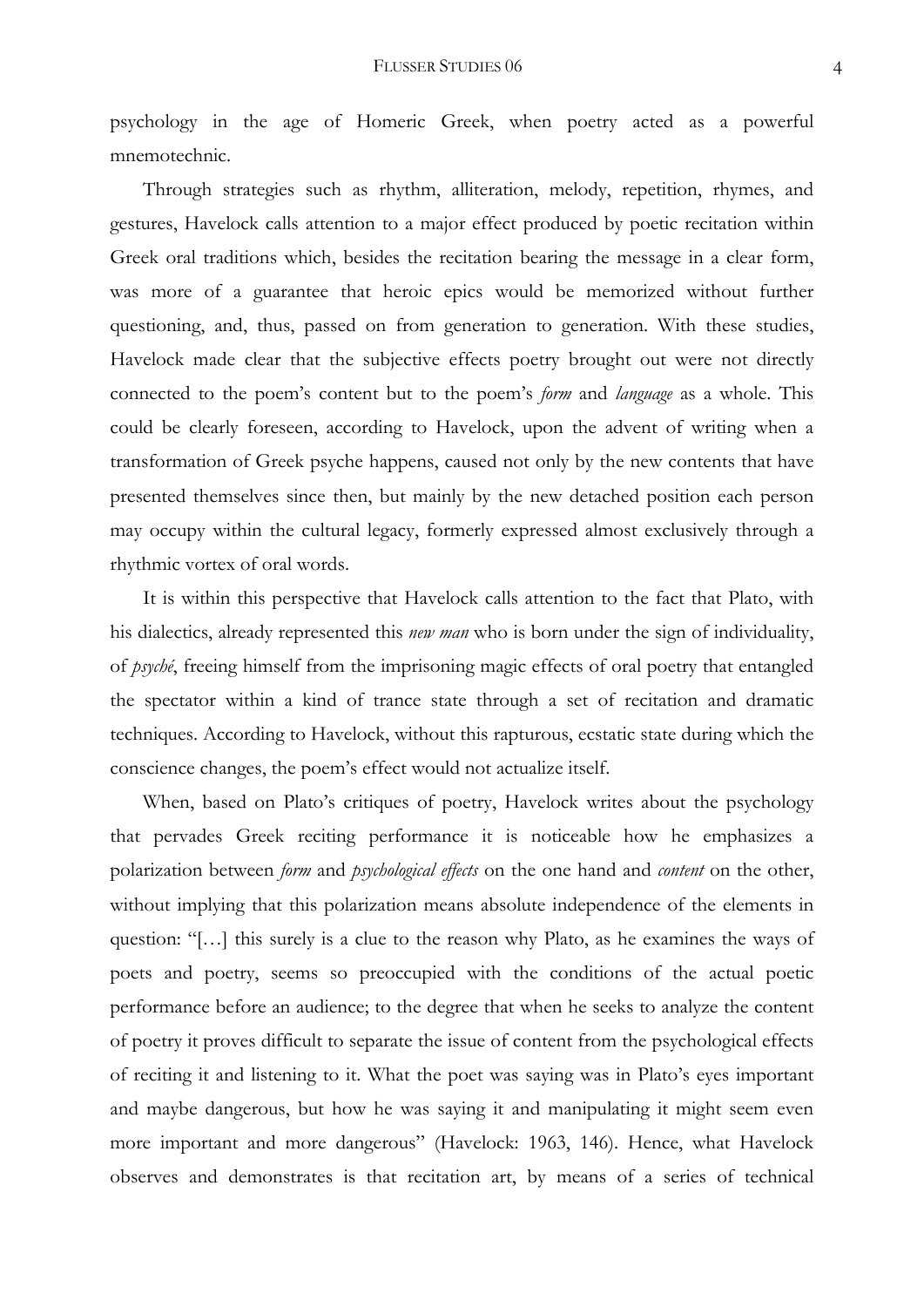resources such as rhythm, rhymes, repetitions, melodies, and body movements, in some sort of dance produces a kind of hypnotic trance, not only in the artist who recites, but also in the whole audience, inducing the entire mobilization of the nervous system in a memorization conditioning process4.

 Preliterate Greek recitation art would work as a medium, a grammar, a language that, more than explicating contents, was able to promote intense mental and bodily investments whose effects would be extremely powerful affective and cognitive alterations regarding group cohesion and society's discursive and doctrinal maintenance. Apparently, McLuhan still wanted to observe this same dynamics model which encloses the *content*, *form*, and *effects* elements in an idea of grammar when he investigated communication and speech technologies, from writing to electronic media.

Fully aware that a medium may promote effects that act in parallel with the message content within the nervous system – instead of understanding the medium content – McLuhan suggests that the study of a medium content could be expanded, as did Plato when he undertook the criticism of *mimesis*, dissecting its form and content through two distinct and interdependent plans of analysis. McLuhan proposes two other possibilities of understanding *content*. The first one considers that *the content of a medium is another medium*: "[…] characteristic of all media, […] the 'content' of any medium is always another medium. The content of writing is speech, just as the written word is the content of print, and print is the content of the telegraph. If it is asked, 'What is the content of speech?', it is necessary to say, 'It is an actual process of thought, which is itself nonverbal'"(McLuhan:1964:24). The second possibility of expanding the meaning of the idea of *content* concerns McLuhan's proposition that the *content* of a medium would be ultimately the user him or herself. "The TV user is the content of TV. Everybody who exists within any manmade service environment experiences all the effects that he would undergo in any environment as such. Environments work us over and remake us. It is man who is the 'content' of the 'message' of the 'media', which are extensions of himself [...]" (McLuhan, Nevitt:1972: 89-90). Both possibilities may sound contradictory and

-

<sup>4</sup> It is in this sense that Havelock observes how Plato was hostile to poetry, for he regarded it as a powerful weapon that induced a sort of permanent sleep in those who did not accomplish a certain kind of *philosophical* reasoning. Still, Havelock calls attention to the adequacy of the term *mimesis* as chosen by Plato when he analyses this scenic game between the orator and his audience, emphasizing the fact that it is not the case of mere imitation. In this case, *mimesis* must be taken as an action that the audience does not *imitate*, but rather *resounds*, *stages*, in an absolutely rapturous way along with the artist, i.e., that what was transmitted. See Havelock, *op. cit.*, particularly chapters 9 and 10, pp 145-193.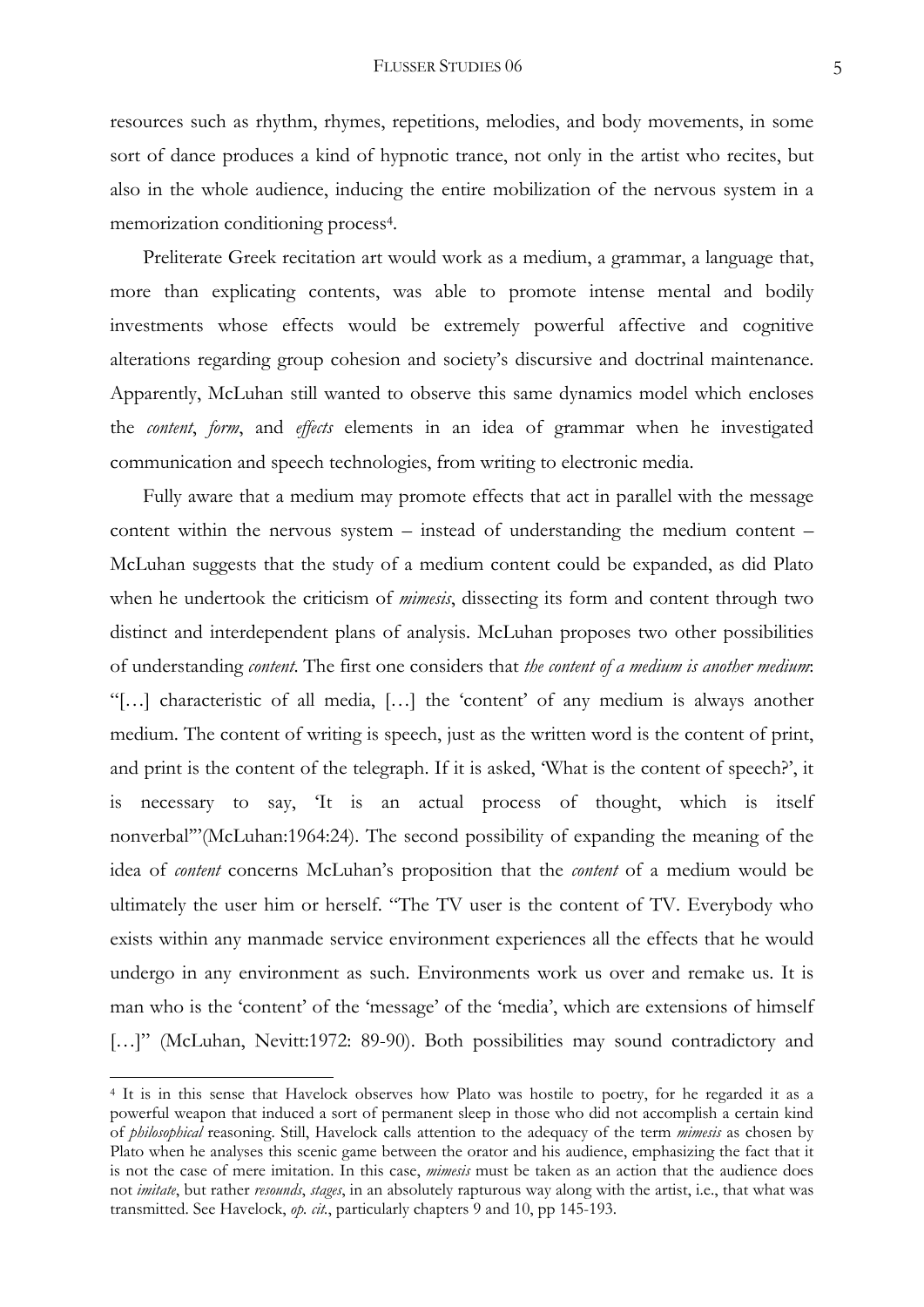confusing. After all, what is the content of a medium for McLuhan? Let us proceed with more caution regarding this topic.

### **Content, meaning and message**

-

In McLuhan, the definition of the content of a medium is presented as an issue because, in general, the *content* of a *medium* inevitably is considered as the *message* itself, the *meaning* the medium bears. However, the common connection between message and meaning must not be gratuitous and immediate, indeed, for the reception of the same message by different systems does not guarantee identical understandings<sup>5</sup>. Nowadays, one can accept that signifying production could be understood as an emergent function within a complex system's typical order model. Therefore, meaning would be the property of a system to attribute sense to a given *message*–that which is perceived or imagined by this very system—contrasting it against a set of other messages provided by the memory of the mentioned system 6.

 Concerning complex systems, each system, however, has unique mnemonic sets albeit with a series of *common memories*, as in the case of any given social group sharing the same language, for instance—that enables the genesis of meaning to present semiotic distinct products, even in the face of an *object* perceived in a similar form, by two systems of the same kind. A good example would be an electronic message that reaches two people simultaneously. The message is written in Japanese and only one of them has proficiency in the language. Consequently, both people are facing the same received message, but they produce absolutely distinct meanings.7 If the meaning is not directly attached to the message, but requires a participation of the mnemonic and cognitive structure of the system that processes the received message, likewise, the message itself does not prevent ambiguity among different systems.

<sup>5</sup> The idea of system employed as an alternative to the idea of a species is due to a strategy for emphasizing the hybridization of a live organism with technologies (see also: Pereira, V A Comunicação e Memória: Estendendo Mcluhan; Doctoral thesis, ECO/UFRJ, 2002).

<sup>6</sup> For further considerations on the relations between medium and memory, especially in McLuhan's work, see Pereira, V A Comunicação e Memória: Estendendo Mcluhan; Doctoral thesis, ECO/UFRJ, 2002.

<sup>7</sup> The question that the message is detached from the signification possibilities must be regarded as the same studied by Charles Peirce concerning the triadic character of any and every sign. According Peirce, since every sign is composed by three parts - *interpretant*, *representamen* and *object -* signification is rendered an open process once the interpreters always vary. For a review of the ideas of the triadic character of signs as proposed by Peirce, see Nöth, W., *Panorama da Semiótica: de Platão a Peirce.*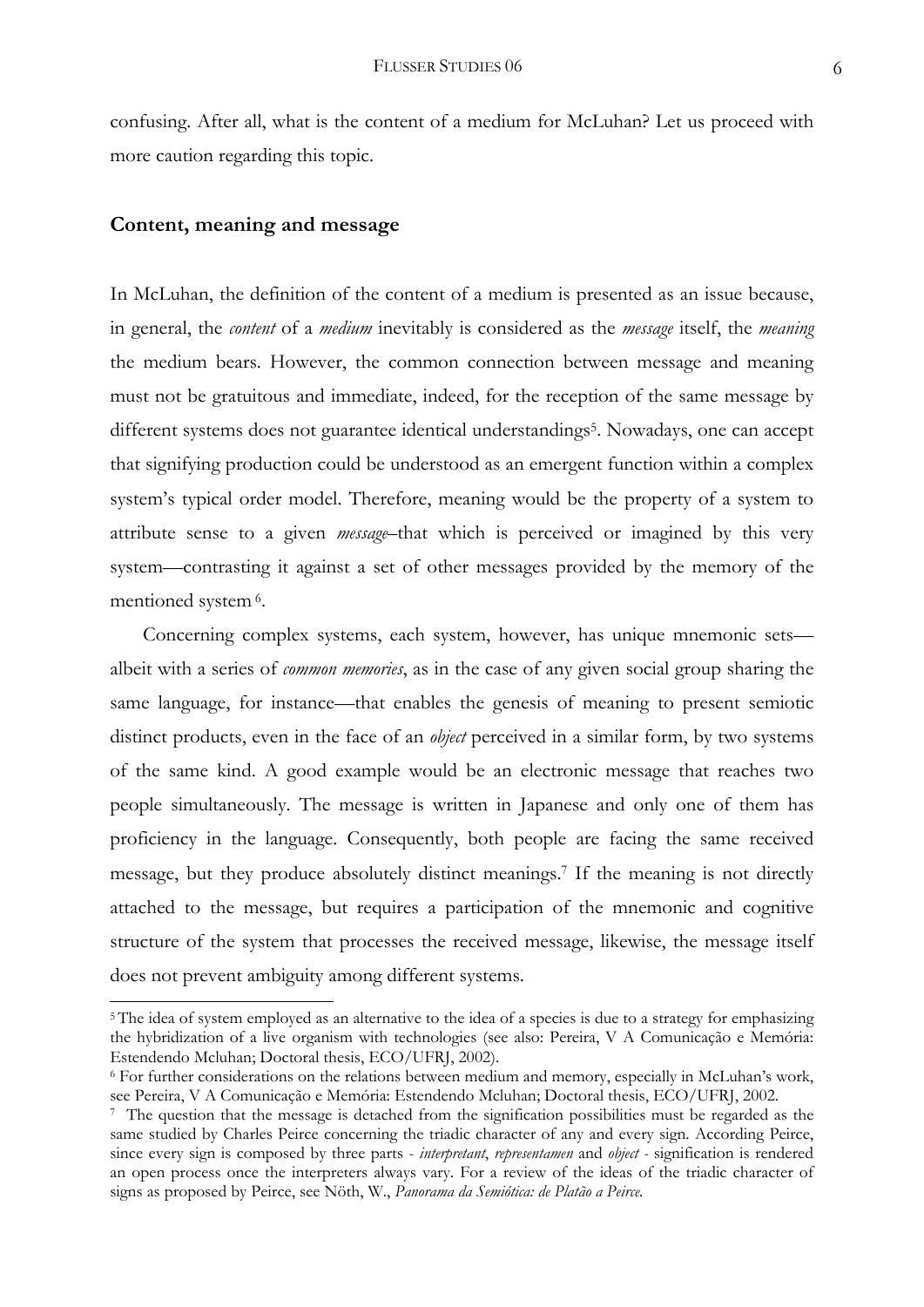Since Kant, at least, it is known that perceiving things in the world does not mean that the perceived things are the *world*, the *thing-in-itself – Das Ding*. Perception, marked by aprioristic determinations, as commented on by the German philosopher, can only gain access to the phenomenon and never to the *noumenon*. That what a system observes with the *naked eye*, similar to the human one, is very different from what bat or frog systems observe. In principle, each system would be restricted, in perceptual terms, to the cognitive limits imposed by its own etho-grammatic patterns. Therefore, for instance, in the case of human vision, nothing that appears vibrating out of a certain range of wavelengths specific to the visual human limits will be seen. Set beyond those human limits, for example, the *gamma* and *X* rays are not seen with the *naked eye*. The novelty for the human systems, however, lies in the kinds of technological *extensions* in order to overcome the original perceptive patterns. Through the continuous production of technology, the human system surpasses and transforms itself while it transforms its own environment in a continuous movement of mutual impact. Consequently, according to the perceptual possibilities brought up by those new extension models, one might always propose new frames for the information the world provides, constituting—with distinct perceptual frames and with different informational arrangements—different *messages* of the world.

 In complex systems like the human, the emergence of new messages is directly associated with the fact that the system is building rather than receiving new messages enabled by a new grammar, which presents itself as a new extension, a new technology, a new medium. The message only attains a common meaning as long as each emerging technology acts as a language that treats and modulates the system into new cognitive and perceptual patterns, exactly as it occurred with the poetry recited in ancient Greek. Therefore, such a medium, like Greek oral poetry or like television today, imposes its languages in such a way that the involved systems become its language reproducers, responding more or less homogeneously to the production of its perceptual *frames* and in the production of messages. Then, according to this perspective, the *message* is everything that is framed and organized by a given system within a wide assemblage of available information. The *frame*, the arrangement in question, must be understood as the applying of an order, of an organization, of a grammar that captures and provides information and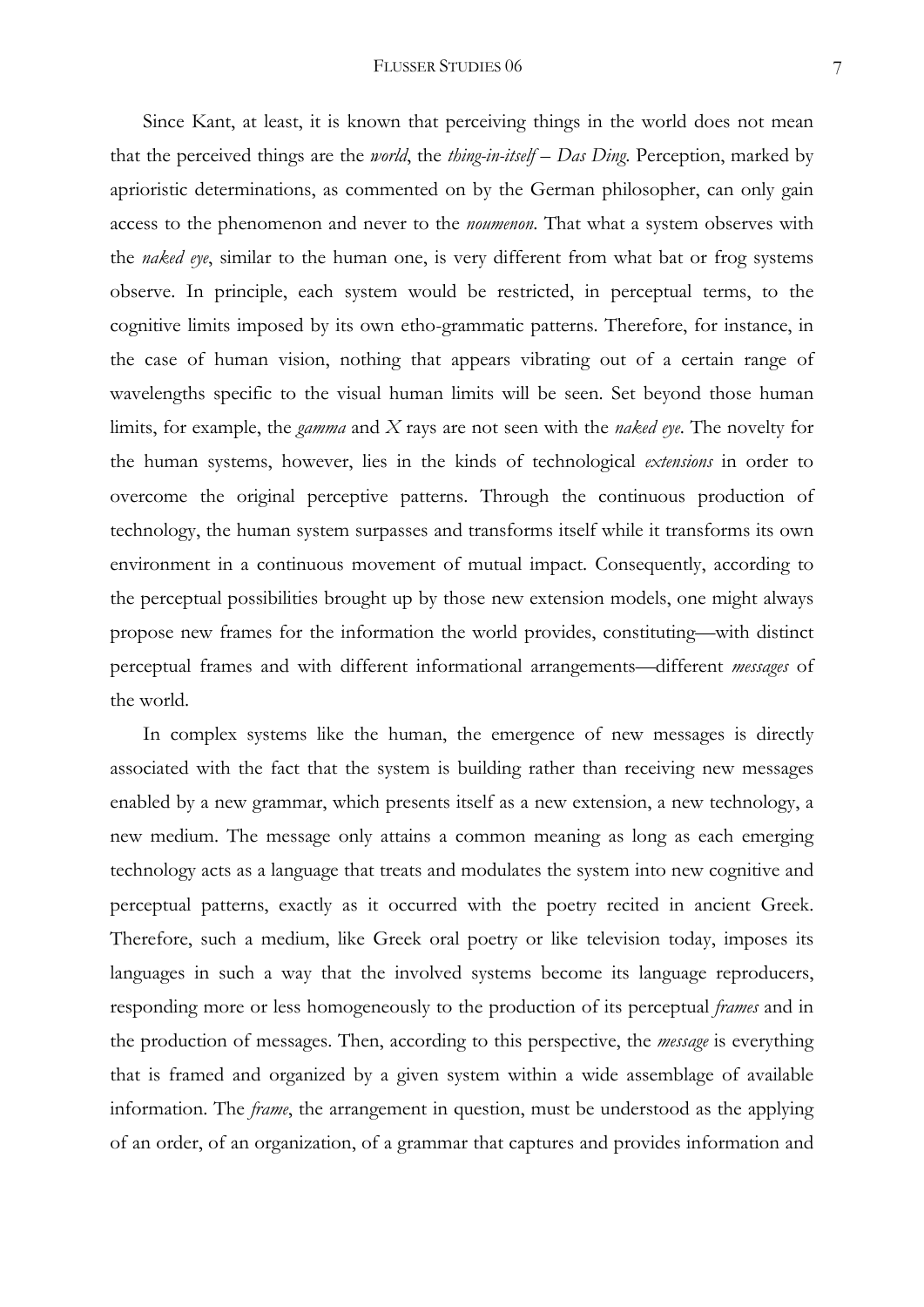produces messages. And once one has a message the system will act upon it, trying to produce meaning.

 Hence, a communication technology, a medium, does not have contents prior to a system, whether as messages or as meaning. It merely bears languages, as mentioned. In principle, a medium does not have a message, for the message already implies the *frame* produced by a system that submits itself to a certain language that has been employed as an instrument to put the mentioned *frame* into effect. In this way, a medium provides the order, the grammar, that directs potential informational *frames* the users might employ. It is only in the meeting with the user within this system and in the meeting of both system and medium virtualities that messages will emerge.

 A somewhat random idea that might exemplify this issue is that a grammar, such as the one comprised in a TV set, would not cause the constitution of the same messages in humans and hens. Each system would only be susceptible to the medium as long as the fundamental relationships between the system's specificities and the language in question are assured. The fundamental point is the idea that there cannot be messages without: 1) a grammar that presents itself as part of the characteristics of a given medium; 2) a user/system that actualizes, reveals, this very grammar.

 One must remember that a grammar is not a metaphysical entity, able to transform itself. A grammar is a technology that only gains movement, utility, and dynamics when it is used. Nevertheless, in order to use a language it is necessary to engage in negotiation with it, reveal it, submit oneself to it, learn it, assimilate it, be altered by it, and reproduce its order. In this sense, it is possible to understand one of the *amplifications* proposed by McLuhan for the idea of *content*: that the content of a medium, of a grammar, is the user of the *medium*. On the other hand, *the content of a medium is another medium*. A medium bears another medium within it, as a manner of presenting and translating itself to a user. There is an evolution in grammatical learning without which there could not be any learning at all. So, when television appropriates cinema it appropriates a medium that is familiar to the system/user of a specific generation. It will gradually be incorporated by this system/user, transformed and, therefore, it will accomplish a grammar with singular characteristics, so detached from cinema that it will shortly be recognized as a special grammar, pertaining to television. This new TV language will immediately affect other generations of systems and users in a rather more specific form.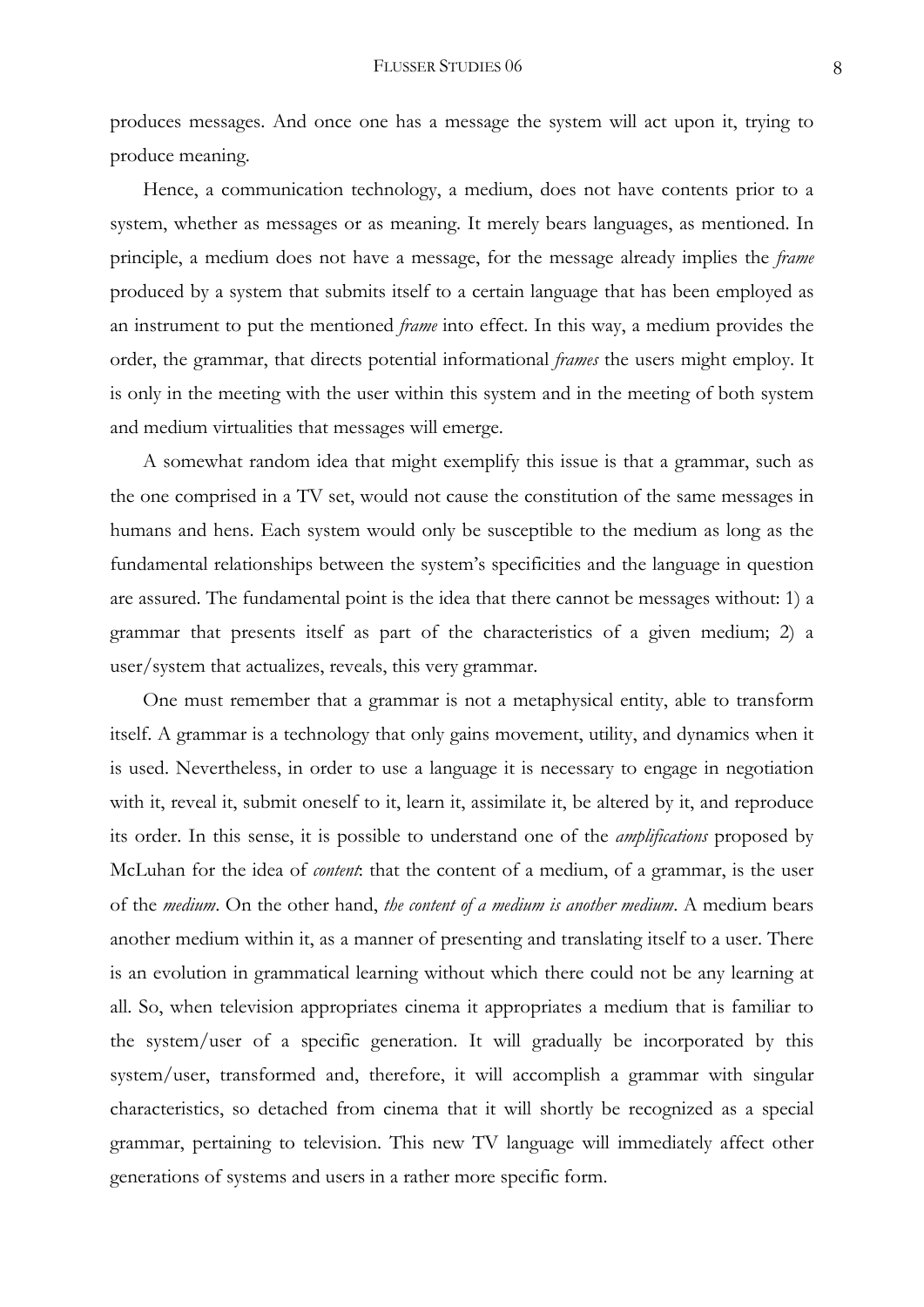Such a dynamic would be common to every medium, every language, that is, it is only possible to learn a grammar bit by bit, gradually, by the little already known, including preexistent language. Is it not what occurs when one learns a new language, for instance? A translation, a process of permanent analogies and comparisons between the new language and the one you already know and master? In this way, saying that the content of television is cinema, and that the content of cinema is opera, for example, would be the same as saying: the content of television is the appropriation of cinema's language, which is the appropriation of opera's language, and so on. Likewise, one could think the content of the Portuguese language is an appropriation of Latin and Greek. In every case, it is a matter of benefiting from features of an order, of a former grammar, already structured in a given system, while promoting some distortions.

 Furthermost, we shall observe that that which promotes the shift of language into another is the system that employs it, the users who, in their turn, can only be transformed by this medium because, initially, the language of this medium was translated into more familiar languages. This relationship requires a representation that should resort to mathematics topology, more specifically, to the already cliché, although very effectual image of the Möbius Strip in order to represent the game between systems/users and the medium: by employing former media, former grammars, a medium provides the system/user with the grammar, the order for the messages composition. This system/user actualizes the grammar proposed by the medium and transforms it, thereby transforming the medium that transforms the system again, continuously, in a relation of reciprocity and mutual impact.

 Finally, messages are for McLuhan the metamorphoses a system presents along the whole process of continuous transformations. That is, McLuhan considers the *message* to be a set of cognitive and subjective characteristics that emerge within the individual, due to the interaction with a new medium. Amid the themes discussed here it seems that McLuhan's whole effort lay in translating his strong intuition that, if meaning often slips in the communication processes, messages might be more subjected to grammars than the interaction of the human system with different media reveals. Once attached and fixed, messages reveal themselves as reflexes of a given medium's common grammar, hence achieving the famous insight: *the medium is the message*. Nowadays, for those aiming to work with the instruments provided by McLuhan, the struggle consists in